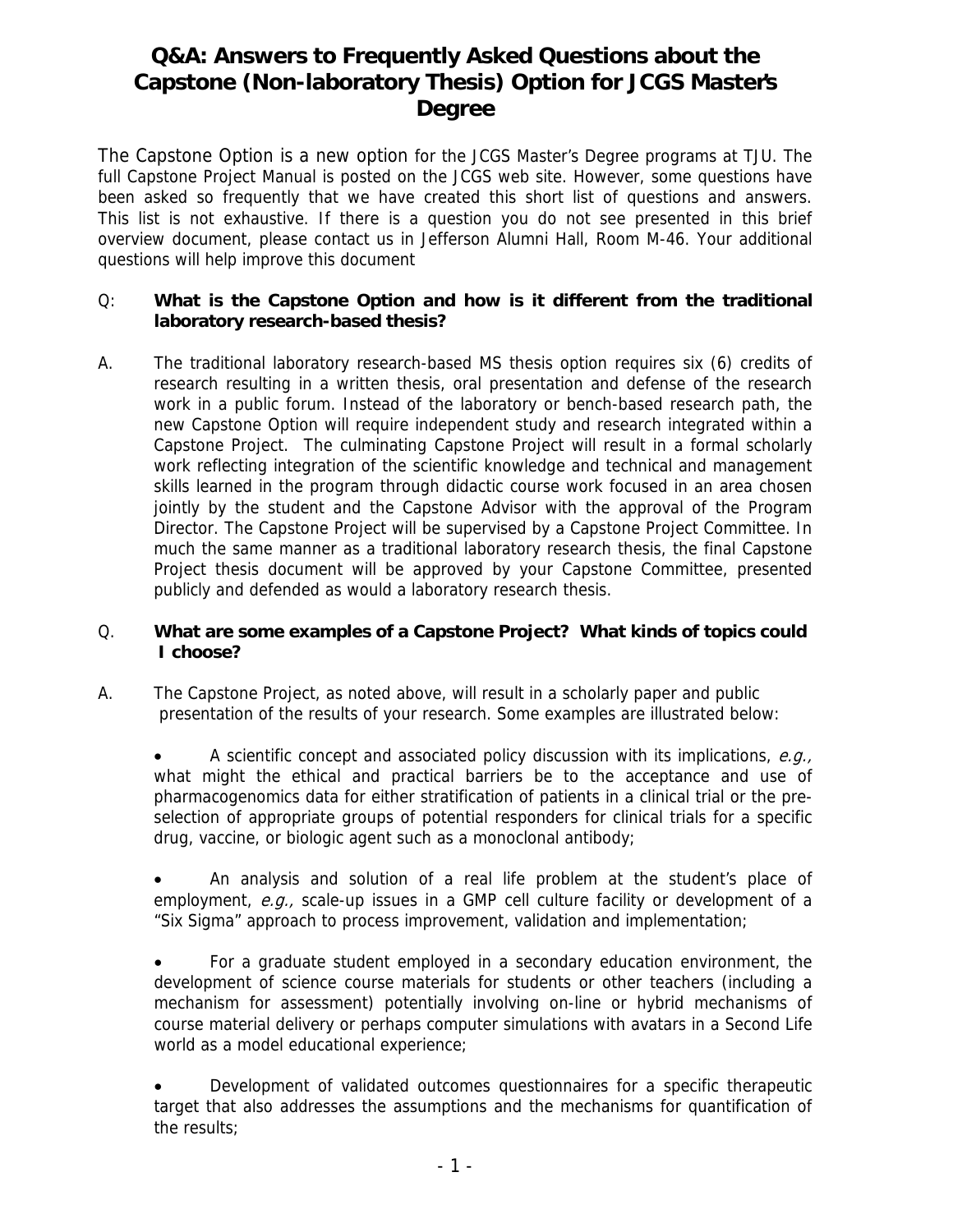• A program planning, evaluation and implementation plan in response to changing regulatory requirement(s) such as how a requirement for the elimination of certain source materials in a manufacturing process might be documented, validated and implemented;

• A strategic and tactical plan for implementation of an activity in the workplace, e.g., how might good laboratory practices (GLP) be implemented in a non-discovery laboratory setting such as a clinical pathology laboratory in a hospital;

• A detailed evaluation and statistical analysis of clinical case report form data in response to a specific scientific hypothesis;

• A detailed discussion of a specific scientific research topic of particular interest to the student with possible implications at the student's place of employment,  $e.q.,$ what might the role be for expert system-based experimental design software in optimizing large-scale cell culture for the production of monoclonal antibodies.

# Q. **I just started a MS degree program and I do not know which option is best for me. Is there a deadline for making this decision?**

- A. Many students will make the decision (traditional laboratory research thesis or the Capstone Thesis Option) when they matriculate into a degree program based upon their current employment situation and career goals. We realize that situations change and students may need to reevaluate their initial decision. However, if you start out as "undecided", you should plan to make a decision at the latest within 1 year (4 terms) of starting your program. Deciding later could delay the time needed to complete your degree. Active discussion with your Program Director is encouraged at all stages of your decision making process.
- Q. **I have just started doing laboratory research for my master's thesis. However, circumstances have changed at my job and I find that I will no longer have access to a lab for my research. As I have taken all of my science and management courses, I am actually quite far along in my program. Can I switch to the Capstone Option at this late date from the thesis option?**
- A. One of the key drivers for instituting the Capstone Option was the realization that not only career goals change over time but sometimes those career changes are not within your control especially in industry. Voluntary and involuntary career changes that take students out of the laboratory setting can and do happen. In consultation with your Program Director, it might be possible to take much of the literature research done in advance of initiating a lab-based thesis project and utilize it towards a Capstone Project thesis. There may be some lost-time in "retooling" but this can be kept to a minimum by good coördination and consultation with your Program Director.

# Q. **I am in the planning stages of deciding which way to go. How much time should I plan to devote to the Capstone Project portion of my degree program?**

A. It is anticipated that the Capstone Thesis Option should take about the same amount of time as the traditional laboratory thesis option. Hence the Capstone Project should